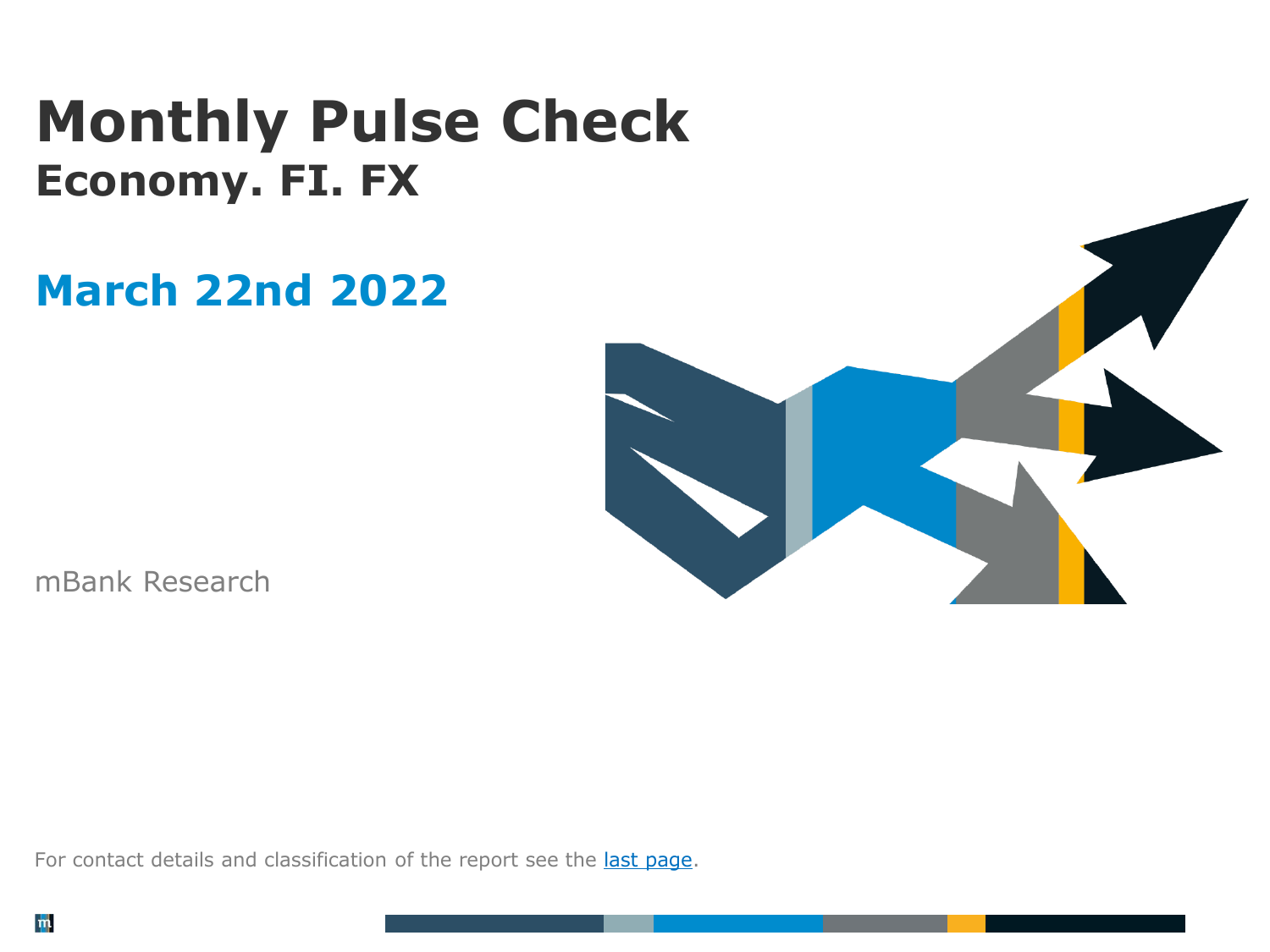## **Our view in a nutshell (≥1Y horizon) & major forecasts**

### **Macro**

- ❖ Global economy is slowing. Interest rate increases, local covid outbursts, still broken supply chains, high prices of oil, food and energy are expected to more and more visibly take their toll in sequential growth rates amidst accelerating inflation.
- ❖ Polish economy is exposed to trade, price and uncertainty shocks. However, substantial inflow of refugees arrests major downside risks for 2022. That is why we see 2022 GDP growth close to 4% (risks balanced). Such a structure of growth is unsustainable. Therefore, with further rate hikes, we see a meaningful slowdown in 2023 with risks tilted unanimously to the downside.

### **Monetary policy: Fed. ECB. NBP**

- ❖ Fed: Lift-off. Upcoming (high) CPI readings suggest the Fed may turn to 50pb hikes introducing QT at the same time. Risks for higher rates in 2022. Potential for under-delivery in 2023 is substantial though.
- ❖ ECB: Another step towards normalization of policy. More complicated macro backdrop (more inflation, less growth) gives the bank more space to wait. First rate hikes at the turn of 2022/2023.
- ❖ NBP: Sending hawkish messages in the middle of tightening cycle. We see rates 5-5.5% to be reached within next months. Afterwards the realized and expected GDP slowdown is going to stop further rate increases.

### **FX Market**

❖ Zloty should strengthen in the medium-term due to higher interest rates and lower inflation. In the near-term, though, we shall expect high volatility driven by unstable risk environment and large swings ahead of MPC meetings.

|                                   |               | 2021        | 2022 | 2022 | 2022 | 2022 | 2023 | 2023 | 2023 | 2023 | 2021  | 2022       | 2023      |
|-----------------------------------|---------------|-------------|------|------|------|------|------|------|------|------|-------|------------|-----------|
|                                   |               | <b>O4 F</b> | 01 F | 02 F | 03 F | 04 F | 01 F | 02 F | 03 F | 04 F | 01-04 | 01<br>L-04 | $ O1-O4 $ |
| GDP y/y                           | $\frac{0}{0}$ | 7,3         | 7,1  | 4,9  | 2,7  | 1,7  | 1,1  | 2,1  | 2,3  | 2,8  | 5,8   | 4,1        | 2,1       |
| <b>Individual consumption y/y</b> | $\frac{0}{0}$ | 7,9         | 6,8  | 6,9  | 2,9  | 2,7  | 2,1  | 1,8  | 1,6  | 1,7  | 6, 5  | 4,8        | 1,8       |
| Investment y/y                    | $\%$          | 11,7        | 9,8  | 7,0  | 5, 5 | 1,3  | 0,9  | 3,8  | 3,6  | 3,3  | 7,1   | 5,9        | 2,9       |
| <b>Inflation rate (eop)</b>       | $\frac{0}{0}$ | 8,6         | 10,7 | 12,5 | 11,1 | 8,5  | 8,1  | 4,9  | 4,3  | 3,8  | 8,6   | 8,5        | 3,8       |
| Unemployment rate (eop)           | $\%$          | 5,4         | 5,4  | 4,9  | 4,7  | 4,8  | 4,9  | 4,8  | 4,8  | 5,2  | 5,4   | 4,8        | 5,2       |
| <b>NBP</b> repo rate (eop)        | $\%$          | 1,8         | 3,50 | 5,50 | 5,50 | 5,50 | 5,50 | 5,50 | 5,00 | 4,50 | 1,75  | 5,50       | 4,50      |
| <b>EUR/PLN (eop)</b>              | $\frac{0}{0}$ | 4,59        | 4,75 | 4,60 | 4,50 | 4,40 | 4,40 | 4,40 | 4,40 | 4,40 | 4,59  | 4,40       | 4,40      |
| USD/PLN (eop)                     | $\frac{0}{0}$ | 4,04        | 4,36 | 4,26 | 4,09 | 3,96 | 3,93 | 3,86 | 3,79 | 3.73 | 4,0   | 4,0        | 3.7       |

F - forecast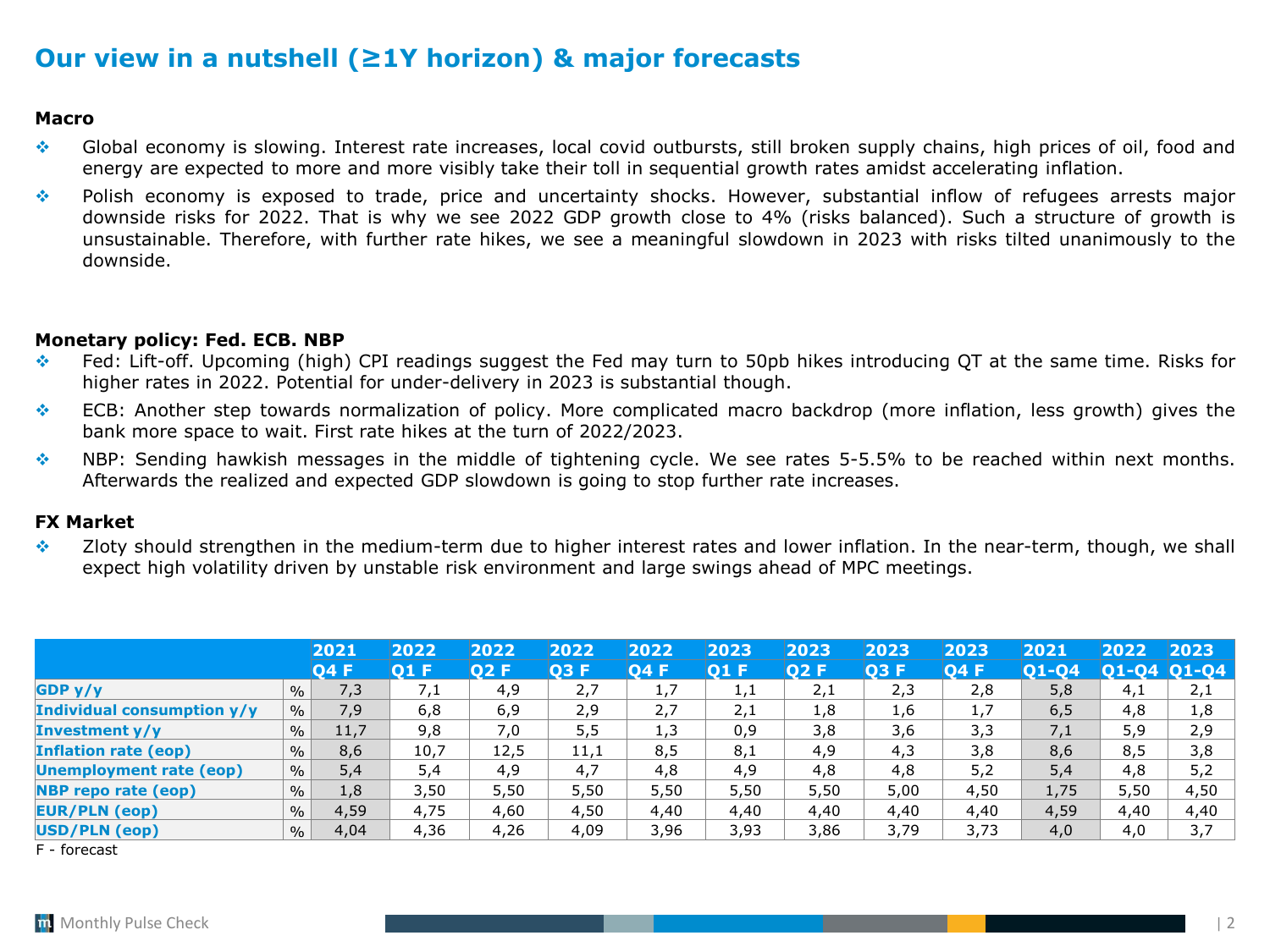## **Highlights**

- ❖ Global economy is still facing numerous adverse shocks: fuel and energy prices, food prices, war-broken supply chains, covidbroken supply chains, high underlying inflation growth, monetary tightening. The only counterbalance is stemming from fiscal policy and past policy actions that enabled consumers and firm to build financial buffers. These are set to peter out over time. Stagflation risk is coming closer.
- ❖ EM central banks set the stage for monetary tightening. Now it's time for DM central banks. Fed has just started, and we believe it will deliver much more hikes in 2022 (see [here\)](#page-3-0). ECB took a more cautious approach, but the liftoff button is close to being pressed. Due to more complicated nature of war shock in Europe, we will wait for first hikes until the turn of 2022/2023 but the real changes in asset purchases have already been made (see [here](#page-4-0)). Global interest rates indicate growing inflation risks, green light for EBC lift-off and growing doubts the Fed will actually deliver soft landing (see [here\)](#page-5-0).
- ❖ Polish economy looked very well in the end of 2021 (see [here\)](#page-10-0). It is most likely to be looking not much worse in Q1 2022 (see [here](#page-8-0)). We see 2022 GDP growth at ~4% with risks balanced. The structure of risks owes much to the inflow of refugees that are going to support consumption (see [here\)](#page-11-0). Otherwise, the structure of growth is weakening. With more rate hikes to come, 2023 is looking increasingly weak ( $\sim$ 2% growth) with risks tilted to the downside. The overall not so rosy picture owes much to very high inflation in 2022 with a prospect for moderation in 2023 but not within NBP target (see [here\)](#page-13-0). NBP projections are hawkish (see [here\)](#page-15-0) but were made with rates at 2.75% - half of our forecast of rates in 2022. There will be moving lower in the next months.
- $\bullet$  Polish interest rates price in a decent monetary tightening (~6%) with bond curve being additionally exposed to war risk and fragile sentiment amidst almost highest ever inflation to be seen in the next 2-3 months (see [here\)](#page-17-0). EURPLN is to stay fragile with decent prospects ahead conditional to delivery of soft landing (see [here\)](#page-18-0).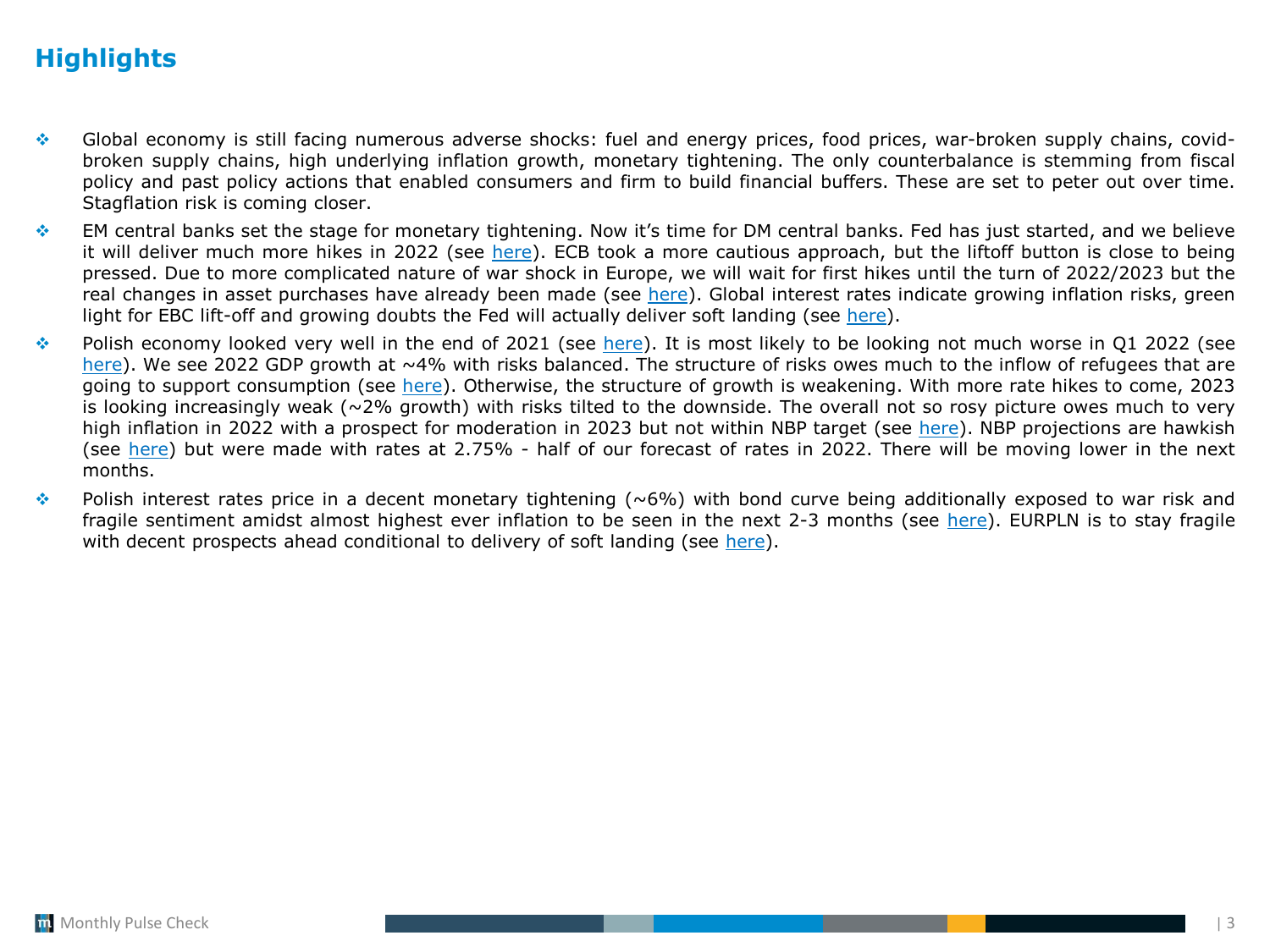## <span id="page-3-0"></span>**U.S. economy health check**



*Source: ISM Source: FRED*

- $\div$  The FOMC decided start the cycle with 25bp hike. Balance sheet reduction (QT) will begin at one of the next meetings; rather sooner than later. The overall tone of Fed communication was and remains hawkish. There is strong determination to bring inflation down to the target, as there are no significant risks for economic activity (FOMC members see war primarily as an inflationary risk rather than the risk for real economy).
- ❖ In next months we can even see 50bp hike. Due to the nature of inflationary shocks, this may happen quite quickly, even in April or May. In the short-term interest rates will follow scenario presented by the Fed (or even faster). But later we are more skeptical (acceleration of interest rate hikes will lead to further flattening of the yield curve and its reversal within a few months).
- ❖ Labor market data in February were strong again. Employees returned to work after omicron absences. The only negative surprise was average wage – probably high supply in the labor market affected it negatively. Sentiment indexes remain high, but data was collected before the war.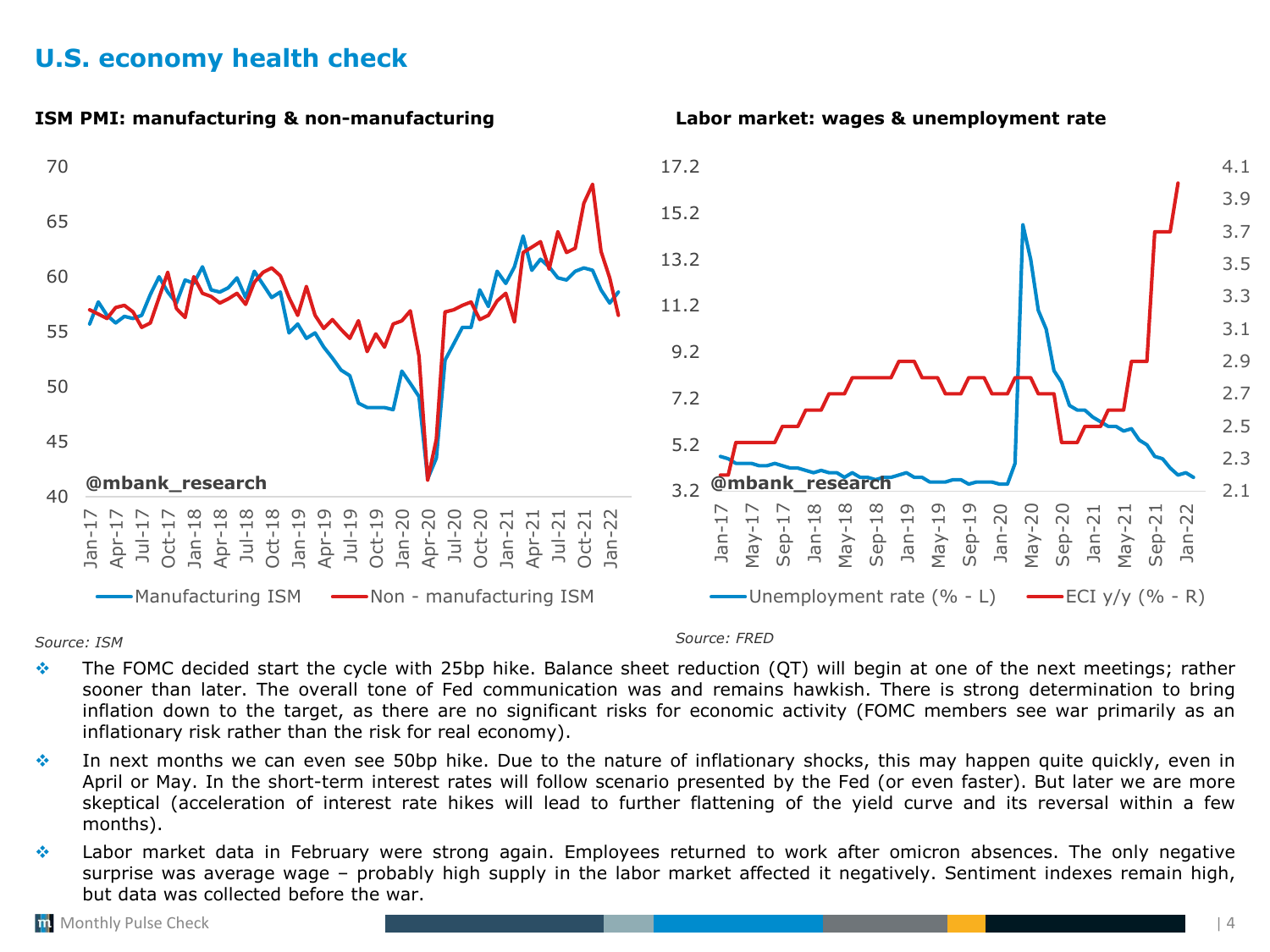## <span id="page-4-0"></span>**Euro area economy health check**



*Source: Markit Source: Eurostat*

- ❖ ECB wrote in its statement that the Russian invasion on Ukraine is a watershed for Europe. We fully agree also in the macroeconomic sense (rather concerning fiscal policy and possible supply problems, but some hawkish turn in monetary policy is also seen). Europe will be more affected by war than the US (export to Russia last year was 8x higher in EU vs US).
- ❖ During the last meeting ECB decided to limit the regular asset purchase program (APP) in Q2 and considers ending it in Q3 this year (depending on data). Interest rates (which is no surprise) remained unchanged. Adjustment in rates *will take place some time after* the end of APP (instead of *shortly after* previously). It was a hawkish meeting, but C. Lagarde repeated many times that ECB will be data dependent. It seems that ECB sees more risks for inflation than for real growth. Hike in the end of this year is very likely.
- ❖ Much will depend on fiscal policy. It seems that the attitude here changed. We will see: more defense spending, possible changes in the energy transformation programmes (plans for independence from Russia are already published), probably further suspension of the debt/GDP limits, maybe some supporting programmes for firms/countries (rebuilding Ukraine, migrants).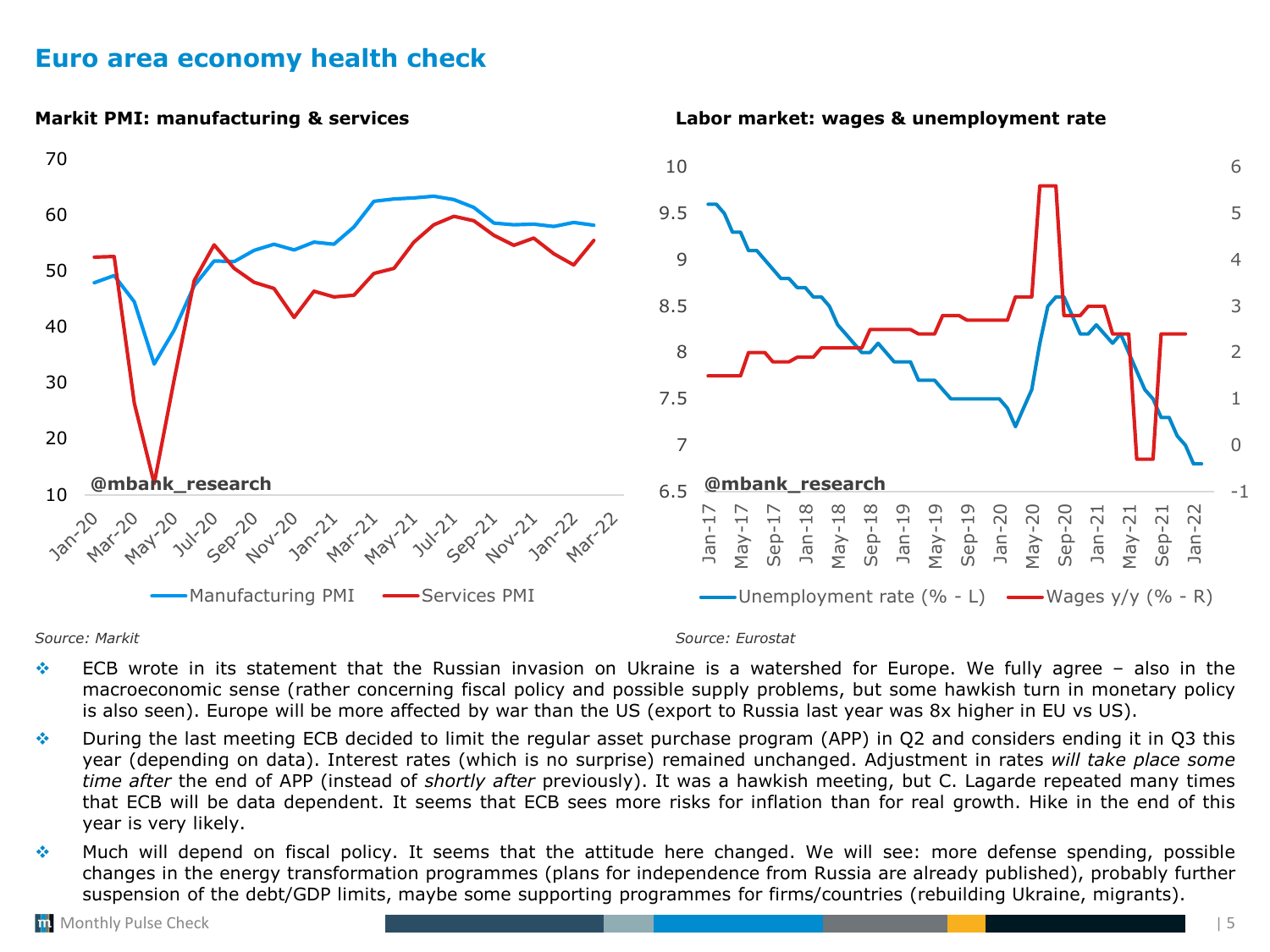## <span id="page-5-0"></span>**Global rates**



*Source: Bloomberg*



*Source: Bloomberg Source: Bloomberg*



### **Swap spreads (10Y-2Y. p.p.) US and EZ inflation expectations (%)**

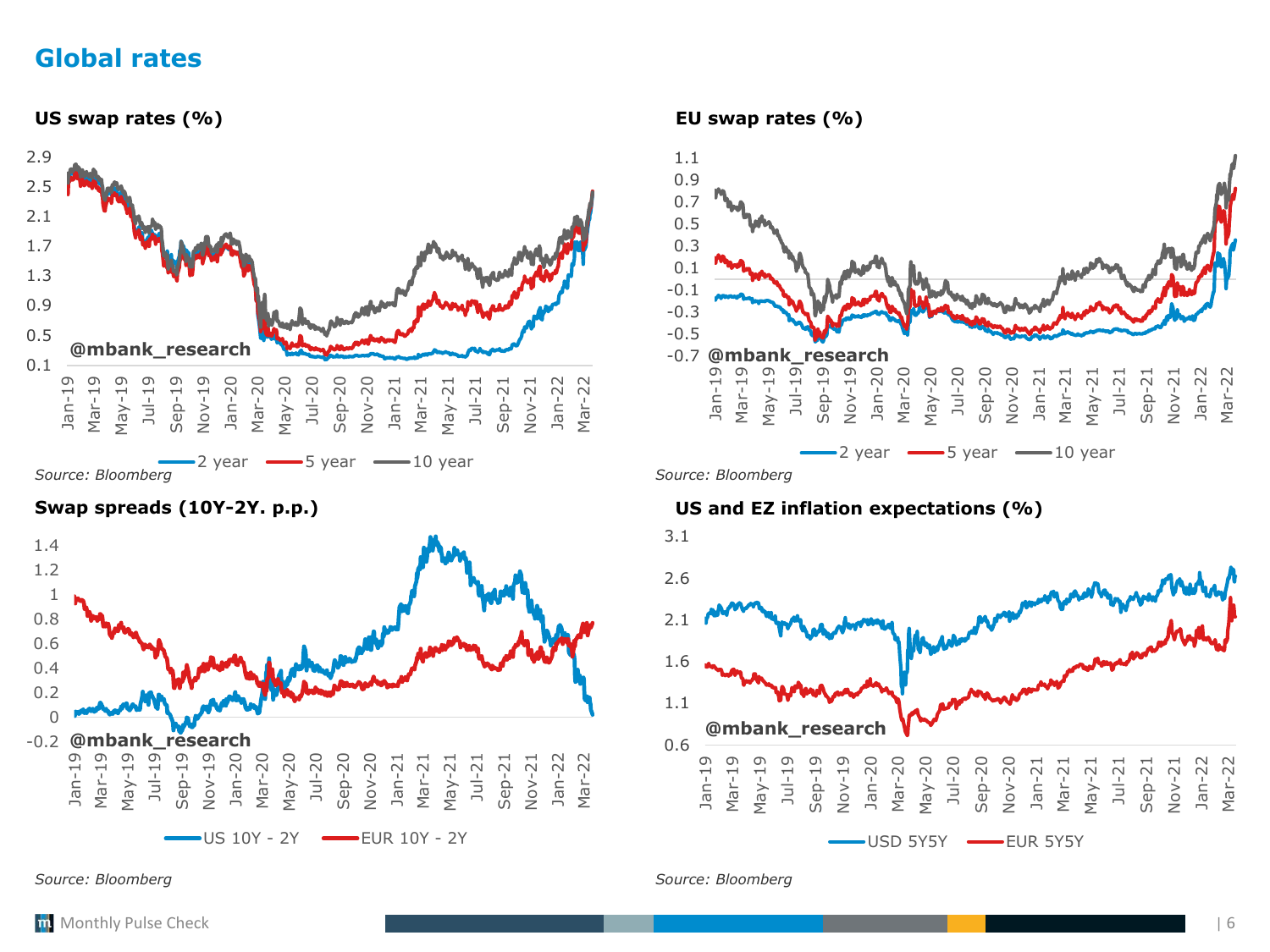## <span id="page-6-0"></span>**Consensus: what is expected in Poland?**



#### **Consensus tracker: NBP ref. rate (% end of period) Rate changes priced in by FRA (bps)**





#### **Consensus tracker: GDP growth (% y/y. annual avg) Consensus tracker: CPI inflation (% y/y. annual avg)**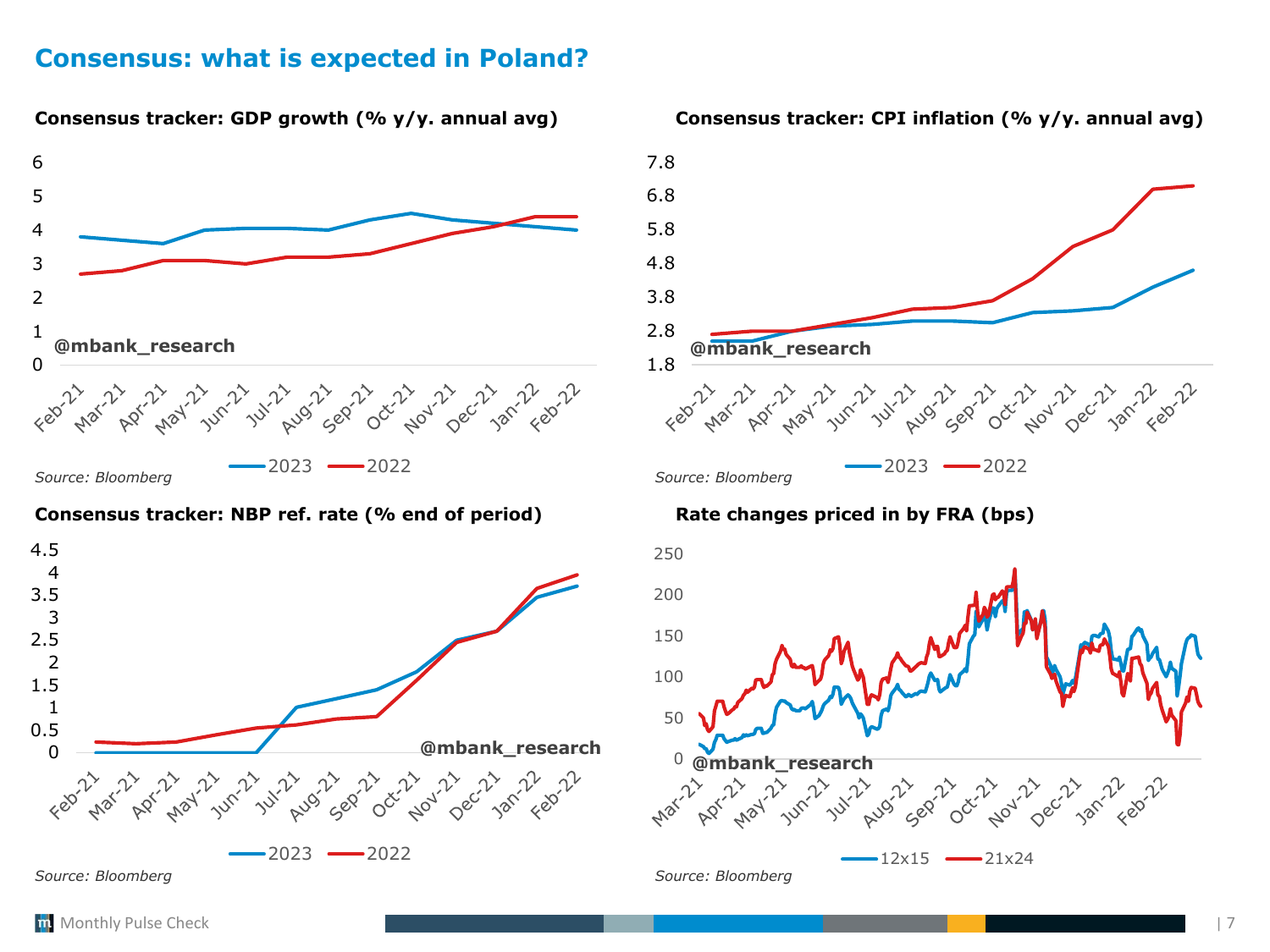## **Upcoming (and past) Polish macro releases: March 2021**

| <b>Publication</b>             | <b>Date</b>          | <b>Period</b> | <b>mBank</b> | <b>Consensus</b> | <b>Actual</b> | <b>Prior</b> |
|--------------------------------|----------------------|---------------|--------------|------------------|---------------|--------------|
| PMI (pts.)                     | 01.03                | Feb           | 55.3         | 54.6             | 54.7          | 54.5         |
| <b>Unemployment rate (%)</b>   | 05.12[1]<br>23.12[2] | Feb           | 5.4%         | 5.5%             | 5.5%          | 5.5%         |
| CPI $y/y$ (%)                  | 15.03[3]             | Feb           | $8.0\%$      | 8.1%             | 8.5%          | 9.4%         |
| <b>Current account (m EUR)</b> | 14.12                | Jan           | $-2600$      | $-943$           | $-64$         | $-3957$      |
| Employment $y/y$ (%)           | 17.12                | Feb           | $2.4\%$      | 2.2%             | 2.2%          | 2.3%         |
| Wages $y/y$ (%)                | 17.12                | Feb           | 10.2%        | 9.9%             | 11.7%         | 9.5%         |
| Industrial output y/y (%)      | 20.12                | Feb           | 13.5%        | 15.2%            | 17.4%         | 19.2%        |
| PPI $y/y$ (%)                  | 20.12                | Feb           | 15.0%        | 15.1%            | 15.9%         | 14.8%        |
| Construction output y/y (%)    | 21.12                | Feb           | 23.1%        | 23.1%            | 21.2%         | 20.8%        |
| Retail sales y/y (%)           | 21.12                | Feb           | 11.6%        | 8.1%             | 8.1%          | 10.6%        |
| M3 y/y (%)                     | 22.12                | Feb           | 7.3%         | 7.7%             |               | 7.7%         |

[1] Ministry of Labour and Social Policy estimate [2] Statistics Poland final reading [2] Final reading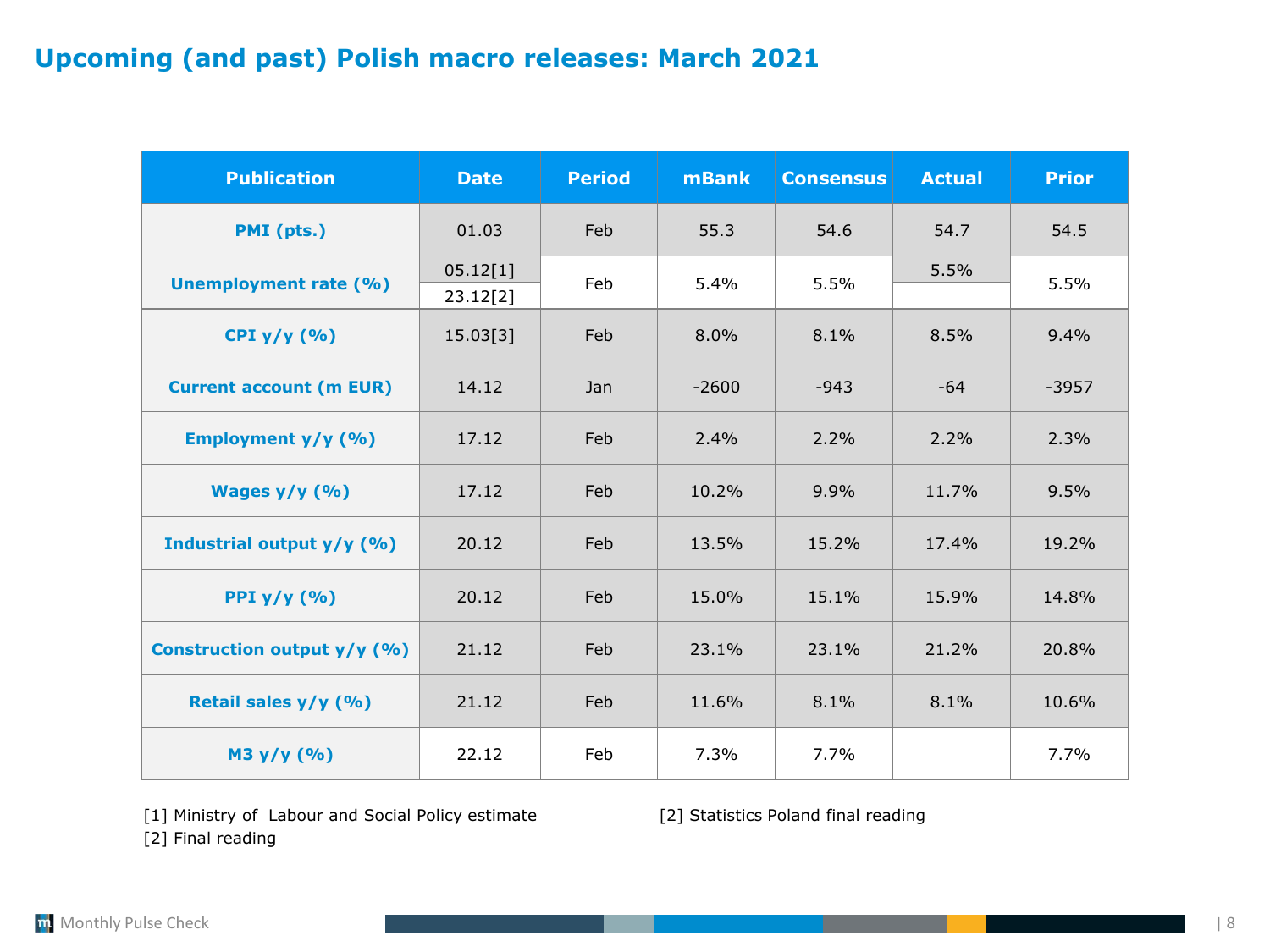## <span id="page-8-0"></span>**Poland: Optimistic data support strong GDP growth in 1Q2022**



- ❖ Industrial production has been surprising upwards for months. We still wonder whether it is the actual production, or just the sale of the production (from stocks, produced earlier), and how long will we see it? If supply chains get stuck again (problems with transport and employees), we will see many adjustments: building inventories, stopping production (no components), order cancellations etc. In the short term (March, April), industrial production should decline. Later on, if new orders (and the volume of unrealized orders) do not drop drastically, the perspectives are not so bad.
- ❖ Consumers, and therefore retail sales, are struggling with high inflation. On the other hand, wages have noted quite high growth last months (around 10-11% y/y), which can ease this effect (but still real wages dynamics is close to  $0$  – see labor market section). In March and February there was many additional [consumption,](#page-16-0) because of volunteers helping refugees, some panic (fuels in the first day of the war) and building food inventories (somehow like in the beginning of the pandemic, but on a smaller scale). Without upcoming refugees' consumption (see [slides](#page-11-0) 12 and 13) perspectives would be much worse.
- ❖ Last months were quite good in construction, but there will be problems with lack of workers (many Ukrainian workers).

Monthly Pulse Check | 9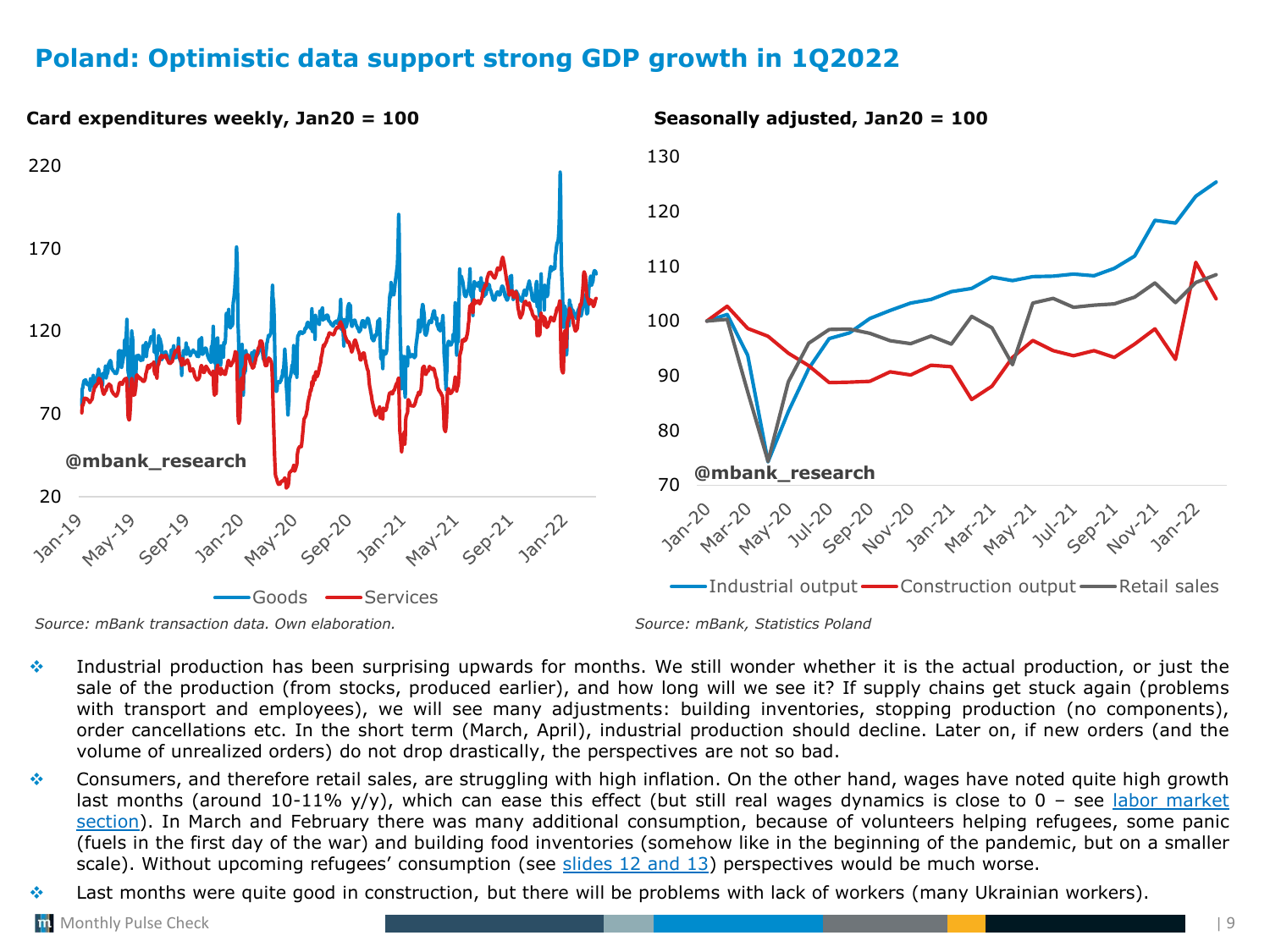## <span id="page-9-0"></span>**Poland: Card expenditures, 7-day average**



**Food, beverages and non-specialized stores, Jan20 = 100 Restaurants, Jan20 = 100**





*Source: mBank transaction data. Own elaboration.*

**Fuels, Jan20 = 100 Drugstores, Jan20 = 100**

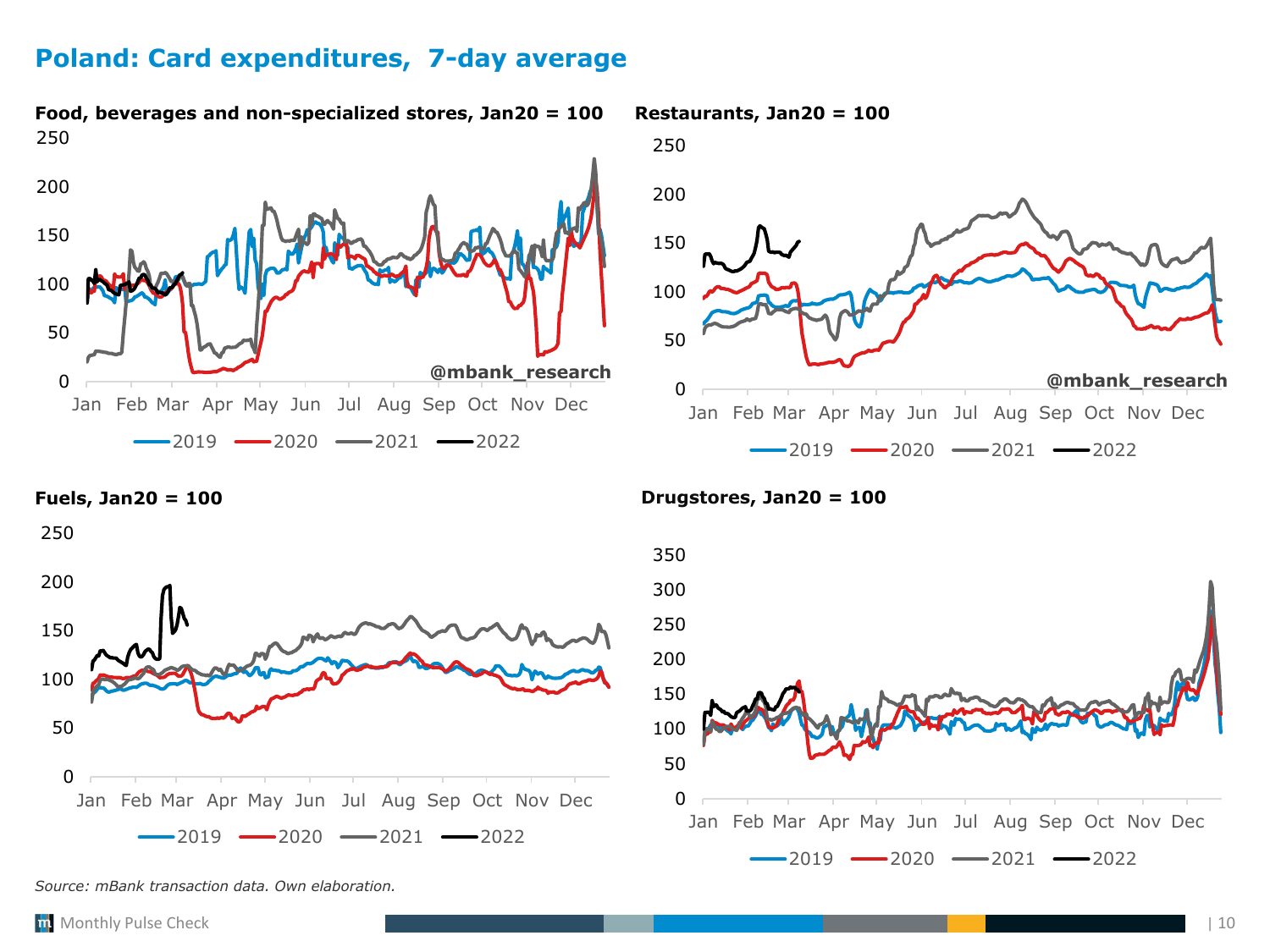## <span id="page-10-0"></span>**Poland: GDP in Q4 – (almost) the last such a good quarter**



**Contributions to GDP growth and our forecast**

#### *Source: Statistics Poland*

- ◆ GDP growth in the last quarter of 2021 was quite high (7.3% y/y) which implied the yearly average of GDP growth at 5.7% y/y in 2021. Consumption increased by 7.9% y/y in Q4, investments by 11.7% y/y, a new normal is high contribution of inventories. Monthly data suggest that also 1Q2022 will be a good one, later on it will be much harder.
- ❖ Even before the war in Ukraine we expected lower growth due to high inflation (lower real income, lower sentiment), delayed effects of high commodity prices (especially crude oil), and delayed effects of interest rate hikes. Now these effect will be even stronger. Furthermore, we have to add high firms' uncertainty (and therefore lower investments), high food inflation, lower export to Ukraine, Russia and Belarus, problems with supply chains, and possible global slowdown. But we did not change our overall forecast for 2022, and we still expect growth at 4.1% y/y. We think that refugees' consumption (and government/volunteers, see [slide](#page-12-0) 13) will fill the gaps in domestic consumption and exports. Good first quarter will also help.
- ❖ Downside risks mount in 2023. There will be no further dynamic effects of refugee's consumption (or we'll see a turnaround), interest rate hikes will take their toll, together with still high prices (e.g., energy). Fiscal policy may be less expansionary (antiinflation shields will end). Perspectives of investment are uncertain (likely military spending will not be enough to boost GDP).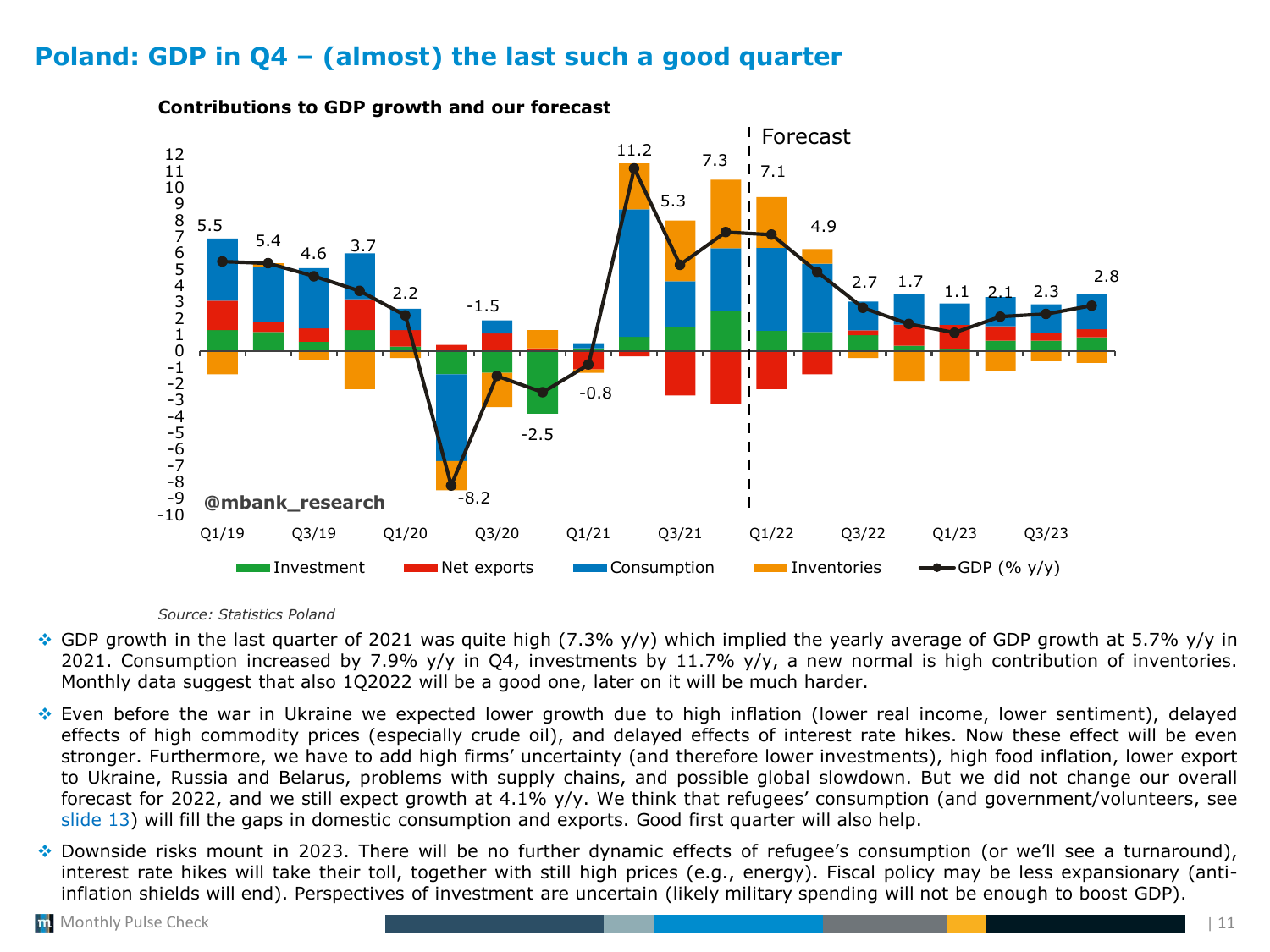## <span id="page-11-0"></span>**Poland: Refugees – implications for consumption #1**



### **Assumptions on the refugee's consumption structure**

| <b>Categories of CPI basket</b>                  | Weights<br>in CPI | What percentage of this weight we<br>assume that refugees will consume? |     |     |     |  |  |  |
|--------------------------------------------------|-------------------|-------------------------------------------------------------------------|-----|-----|-----|--|--|--|
|                                                  | basket            | 10 <sub>1</sub>                                                         | 2Q  | 3Q  | 40  |  |  |  |
| <b>Food and non-alcoholic</b><br>beverages       | 27.7%             | 70%                                                                     | 75% | 80% | 90% |  |  |  |
| <b>Alcoholic beverages and</b><br>tobacco        | 6.9%              | 20%                                                                     | 30% | 40% | 40% |  |  |  |
| <b>Clothing and footwear</b>                     | 4.2%              | 30%                                                                     | 40% | 50% | 50% |  |  |  |
| Housing, water, electricity,<br>gas, etc.        | 19.1%             | 20%                                                                     | 40% | 50% | 60% |  |  |  |
| <b>Furnishings, household</b><br>equipment, etc. | 5.8%              | 5%                                                                      | 15% | 30% | 40% |  |  |  |
| <b>Health</b>                                    | 5.4%              | 30%                                                                     | 30% | 50% | 50% |  |  |  |
| <b>Transport</b>                                 | 8.9%              | 20%                                                                     | 30% | 60% | 80% |  |  |  |
| <b>Communication</b>                             | 5.0%              | 20%                                                                     | 30% | 40% | 50% |  |  |  |
| <b>Recreation and culture</b>                    | 5.8%              | 20%                                                                     | 30% | 40% | 50% |  |  |  |
| <b>Education</b>                                 | 1.0%              | $0\%$                                                                   | 10% | 30% | 40% |  |  |  |
| <b>Hotels and restaurants</b>                    | 4.6%              | 10%                                                                     | 30% | 40% | 50% |  |  |  |
| <b>Miscellaneous goods and</b><br>services       | 5.5%              | 20%                                                                     | 30% | 40% | 50% |  |  |  |

*Source: Polish border guard, own evaluation Source: own evaluation*

❖ Scale and pace of migration from Ukraine to Poland is unprecedented. Since the war began, more than 2.1mln people have crossed the border (from Ukraine to Poland, data for 21st March). Refugees also moved via Slovakia/Romania/Hungary. In the opposite direction (Poland – Ukraine) 264 thousand people crossed the border (we do not know how many of them stayed there).

- ❖ We tried to estimate the scale of possible refugee's consumption, as it will have direct impact on Polish GDP. But because of the uniqueness of this situation, we had to use unusual tools. We decided to start with the CPI basket and consider what the consumption of a typical refugee may look like in the short and medium term. As refugee's consumption we mean both their expenses and additional consumption of government/volunteers (see card expenditures, [slide](#page-9-0) 10).
- ❖ We assume/guess how refugee's weights can differ (compared to "typical" Polish consumer), and how they will change over time (gradual convergence to typical Polish consumer). We assume that people who decide to stay in Poland for longer will consume the basket of goods that is more and more similar to the current CPI basket. Our assumptions are set out in the table above.
- ❖ Assuming different scenarios of the number of refugees, we can calculate the impact on consumption (next slide). Of course, the entire analysis is very dependent on assumptions.
- **Monthly Pulse Check**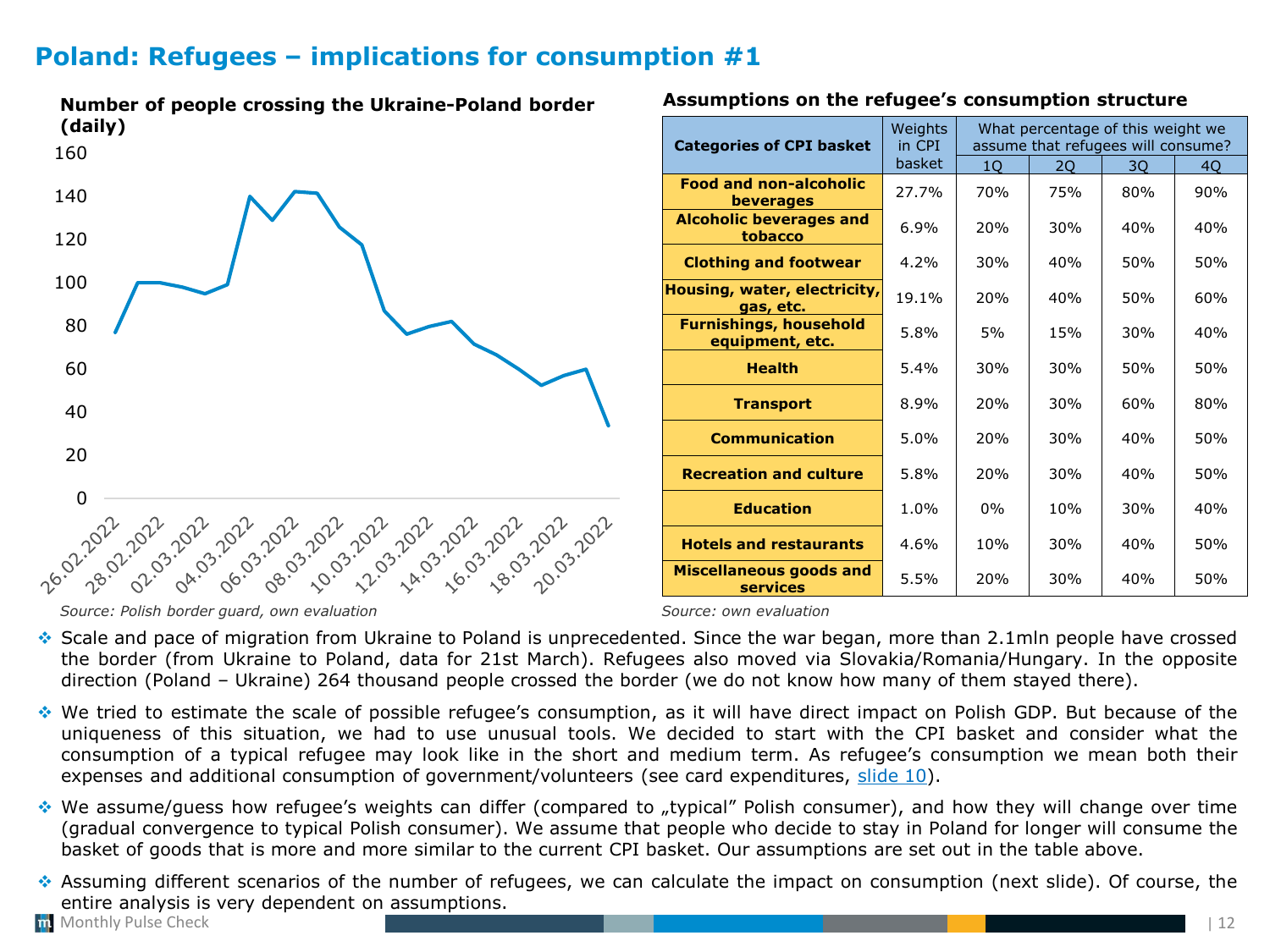## <span id="page-12-0"></span>**Poland: Refugees – implications for consumption #2**

#### **Static analysis**

|              |         | Number of refugees from Ukraine (in thousands) |         |           | % of additional consumption in 2022 |           |      |           |                   |  |  |
|--------------|---------|------------------------------------------------|---------|-----------|-------------------------------------|-----------|------|-----------|-------------------|--|--|
|              | 10      | 2Q                                             | 30      | <b>40</b> | 10                                  | <b>2Q</b> | 30   | <b>40</b> | yearly<br>average |  |  |
| scenario I   | 2 0 0 0 | 2 0 0 0                                        | 2 0 0 0 | 2 000     | 0.7%                                | 1.7%      | 1.7% | $1.7\%$   | 1.5%              |  |  |
| scenario II  | 3 0 0 0 | 3 0 0 0                                        | 3 0 0 0 | 3 000     | 1.0%                                | 2.6%      | 2.6% | 2.6%      | 2.2%              |  |  |
| scenario III | 4 0 0 0 | 4 0 0 0                                        | 4 0 0 0 | 4 000     | $1.4\%$                             | $3.5\%$   | 3.5% | 3.5%      | 3.0%              |  |  |

**Quasi-dynamic analysis**

|              |         | Number of refugees from Ukraine (in thousands) |       |       | % of additional consumption in 2022 |         |           |         |                   |  |  |
|--------------|---------|------------------------------------------------|-------|-------|-------------------------------------|---------|-----------|---------|-------------------|--|--|
|              | 10      | 2Q                                             | 3Q    | 40    | 10                                  | 20      | <b>3Q</b> | 40      | yearly<br>average |  |  |
| scenario I   | 2 0 0 0 | 1500                                           | 1 300 | . 000 | 0.7%                                | 1.3%    | 1.1%      | 0.9%    | 1.0%              |  |  |
| scenario II  | 3 0 0 0 | 2 3 0 0                                        | 1700  | 500   | 1.0%                                | 2.0%    | 1.5%      | 1.3%    | 1.5%              |  |  |
| scenario III | 3 500   | 4 0 0 0                                        | 3 700 | 3500  | 1.2%                                | $3.5\%$ | 3.2%      | $3.1\%$ | 2.8%              |  |  |

**Fully dynamic analysis**

|              | Number of refugees from Ukraine (in thousands) |         |           |         |         | % of additional consumption in 2022 |           |      |                   |  |  |  |
|--------------|------------------------------------------------|---------|-----------|---------|---------|-------------------------------------|-----------|------|-------------------|--|--|--|
|              | 10                                             | 2Q      | <b>3Q</b> | 4Q      | 10      | 20                                  | <b>3Q</b> | 40   | yearly<br>average |  |  |  |
| scenario I   | 2 0 0 0                                        | 1500    | 1 300     | l 000 l | 0.7%    | 1.7%                                | 1.9%      | 1.7% | 1.5%              |  |  |  |
| scenario II  | 3 0 0 0                                        | 2 3 0 0 | 1700      | .500V   | $1.0\%$ | 2.6%                                | 2.5%      | 2.5% | 2.2%              |  |  |  |
| scenario III | 3 500                                          | 4 0 0 0 | 3 700     | 3 500   | 1.2%    | 4.6%                                | 5.3%      | 5.9% | 4.3%              |  |  |  |

❖ We analyze 3 variants:

- ❖ **Static:** The number of refugees does not change (3 scenarios: 2mln, 3mln, and 4mln people), and their habits (CPI basket) do not change. It is the simplest analysis and seems to be far from reality. Additional consumption in 2022 would be at 1.5-3% yearly.
- ❖ **Quasi-dynamic**: The number of migrants changes throughout the year, but their habits do not change. First scenario assumes quite low number of migrants, and fast comeback home. Second, high number of migrants, but many of them move, later on, to other countries (part of them comes back home). The third one is a scenario of the highest number of migrants and very little reallocation (3.5mln of 4mln stays in Poland). Additional consumption in 2022 would be at 1-2.8% yearly (depending on scenario).
- ❖ **Fully dynamic**: Number of migrants changes over time (as in quasi-dynamic case), but also their habits change (converge to typical basket, as presented in previous slide). It is most akin to the real world. But there are many possible sources of mistakes: demographic structure of refugees cannot be compared with any population in economy (mostly woman and children, some elders). It will change over time (more men to come). It is also difficult to estimate the size of consumption replaced by volunteers/donors. Additional consumption in 2022 would be at 1.5-4.3% yearly (depending on scenario).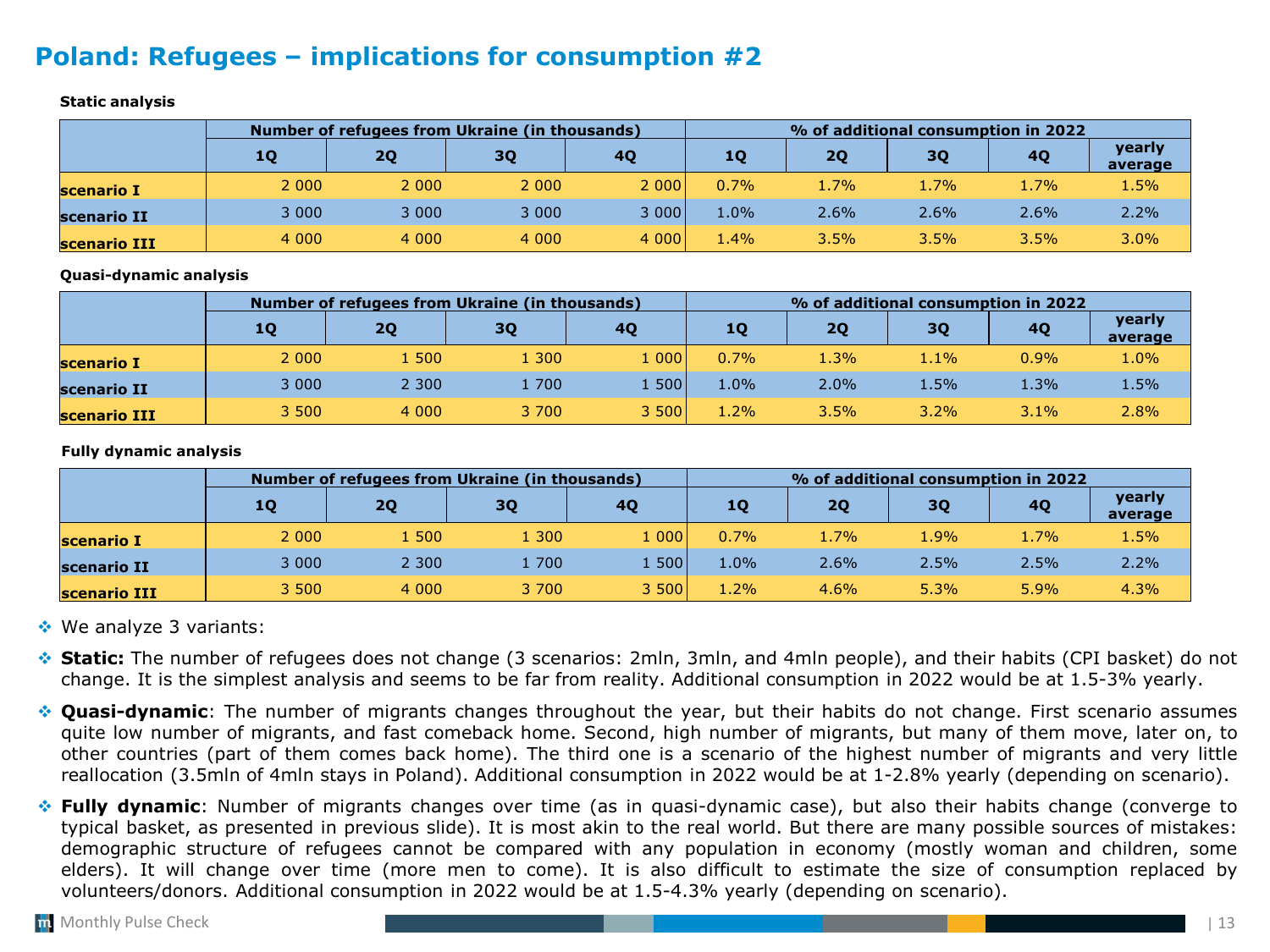## <span id="page-13-0"></span>**Poland: Inflation tracker #1**



### **Core and headline inflation forecast**

*Source: Statistics Poland, NBP, own elaboration Source: Statistics Poland. own elaboration*

- ❖ Inflation in January was at 9.4% y/y and in February it declined to 8.5% y/y. Government anti-inflation shield worked well in energy prices, but in food prices the impact was not 1:1 (net prices were higher). Core inflation increased from around 6% to 6.6% (but in seasonally adjusted monthly dynamics there is no acceleration). It is already a historical reading, far from the ones we will observe in next months. The accumulation of one-off effects in inflation will be huge, pushing inflation to 11%+ in 2022 In March, we will see the double-digit inflation, and we need to get used to it until the turn of 2022 and 2023.
- ❖ We will see further adjustments in many categories to higher fuel and food prices (those two shocks are obvious). It will extend the period of return of core inflation to more moderate levels. We also expect that the demand impulse from refugees will be an additional element changing allocation in the economy that operates above the potential (and it will be worse due to supply chains problems). It will result in higher prices. In 2023 we should see effects of interest rate hikes (see [slide](#page-15-0) 16), base effects (they will be significant), less inflationary labor market and unblocked supply chains. But much depends on crude oil and food prices. We expect much lower inflation, though.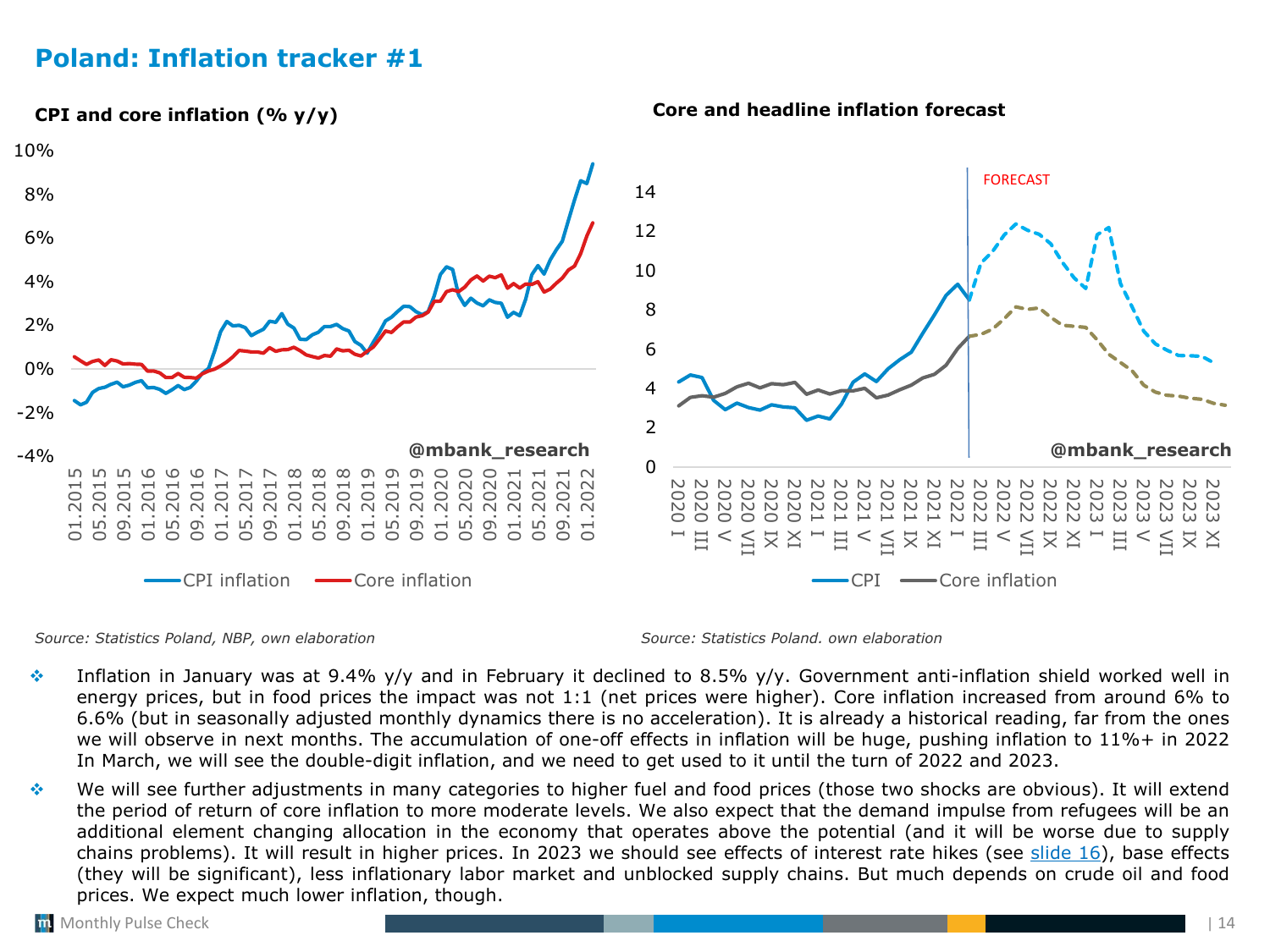## **Poland: Inflation tracker #2 (unorthodox, additional measures)**



#### **Core inflation without garbage collection fees and without administrated prices (% y/y)\***





### **Services (% y/y)\***



**Goods and services prices (% y/y) Food and fuel prices (% y/y)**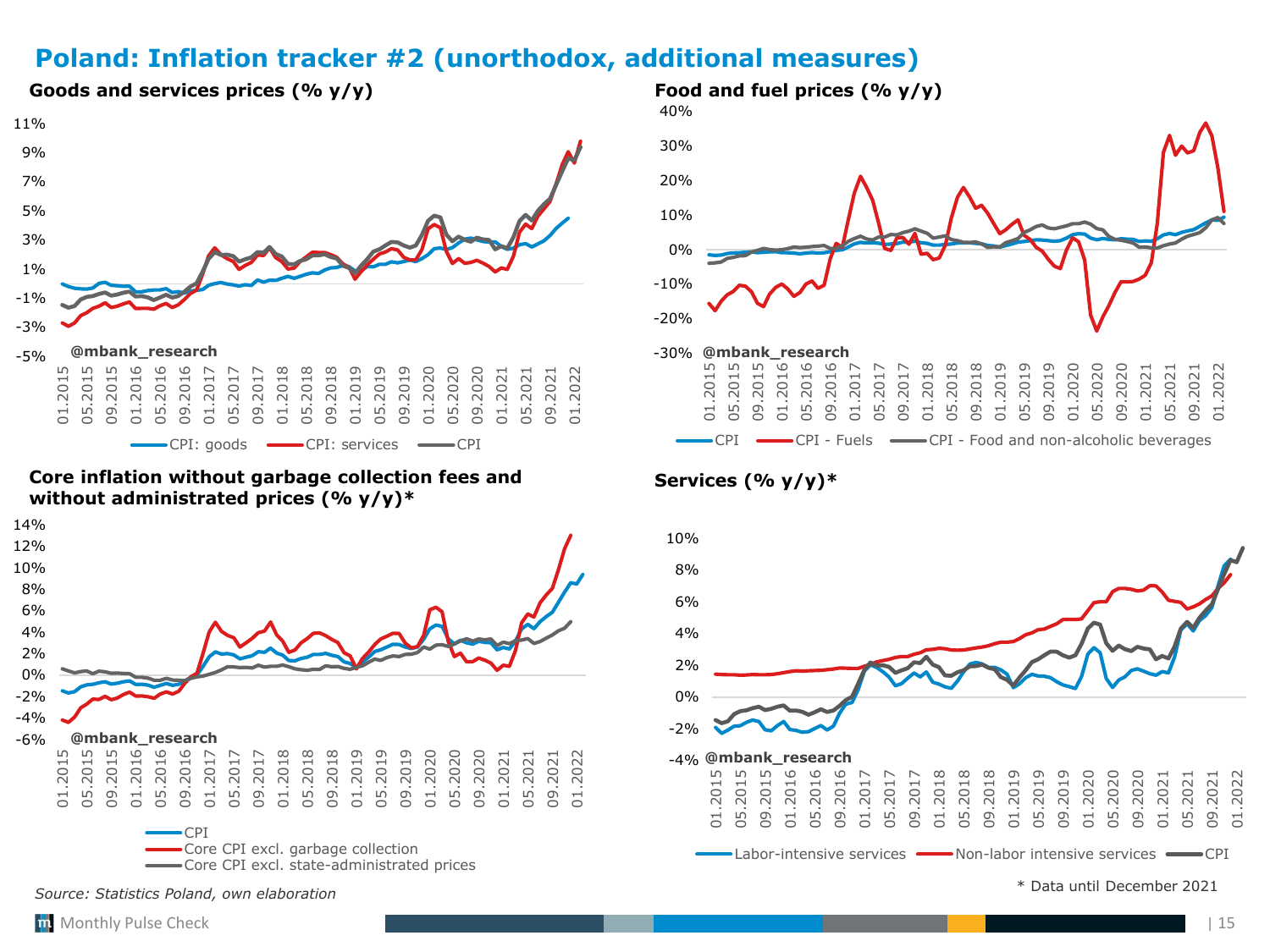## <span id="page-15-0"></span>**Poland: Hawkish NBP projection**



*Source: NBP projection, own evaluation Source: NBP projection, own evaluation*

- $\bullet$  NBP projection implies that this year GDP growth will slow down to 4.4% y/y, and in the following years we will see even weaker growth (3.0% y/y in 2023 and 2.7% y/y in 2022). It is quite high forecast for 2022, but it is worth to remember that projection was constructed with the assumption of reference rate at 2.75% (now 3.50%). Compared to the previous one (from November, with rates at 0.50%) both consumption and investment paths moved downward (investment much more). Main reasons are oil and natural gas prices shocks, supply chain disruptions, and lower real incomes (due to inflation)
- ❖ The NBP projects that yearly average inflation will be close to 10.8% y/y this year (the peak in Q3). In the next years, it is expected to decline to 9% y/y in 2023 and 4.2% y/y in 2024. Inflation does not return to the NBP target or even to its upper band in the projection horizon (3.7% y/y in Q4 2024). The key assumption is government anti-inflation shield. If it is extended till the end of this year, then CPI in 2022 will be close to 9.1%, but will be also higher in 2023 (10.6% y/y according to NBP). Elevated inflation is projected almost everywhere: energy prices, food prices, and in core categories.
- ❖ MPC will, in our opinion, finish hikes at 5-5.50% (and will reach this level quite fast). It may not bring inflation down to the target (it would require much more hikes), but MPC does not want a recession or GDP slowdown (the risk here is high).

**Monthly Pulse Check**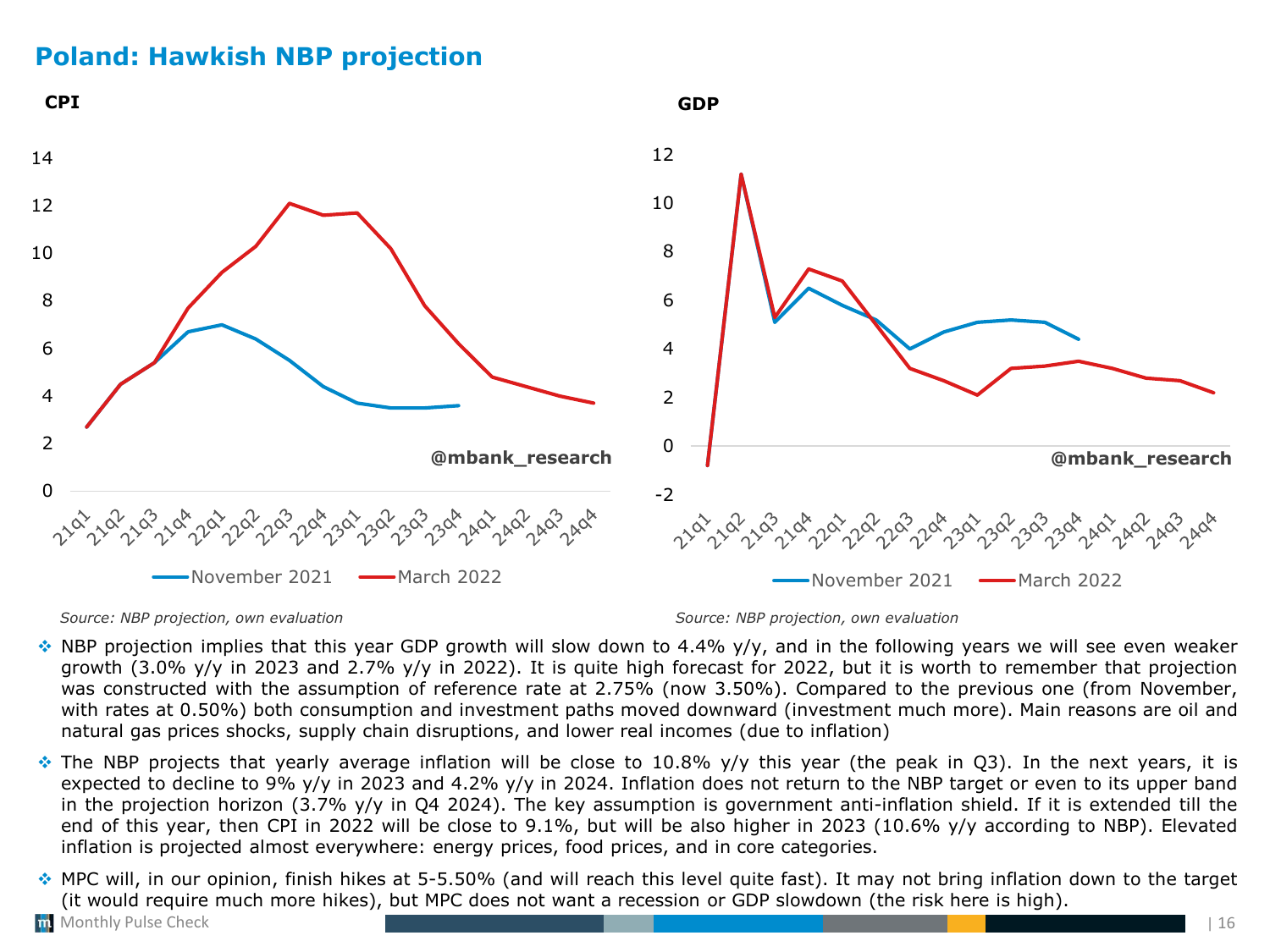## <span id="page-16-0"></span>**Poland: Labor market tracker**





*Source: Statistics Poland, ZUS Statistical Portal, own elaboration*

**Employment Unemployment rate**



### **Wage bill Immigration in the labor force\***



*\* We do not see refugees in these data. Better look at absolute number of people crossing border [\(slide](#page-11-0) 12)*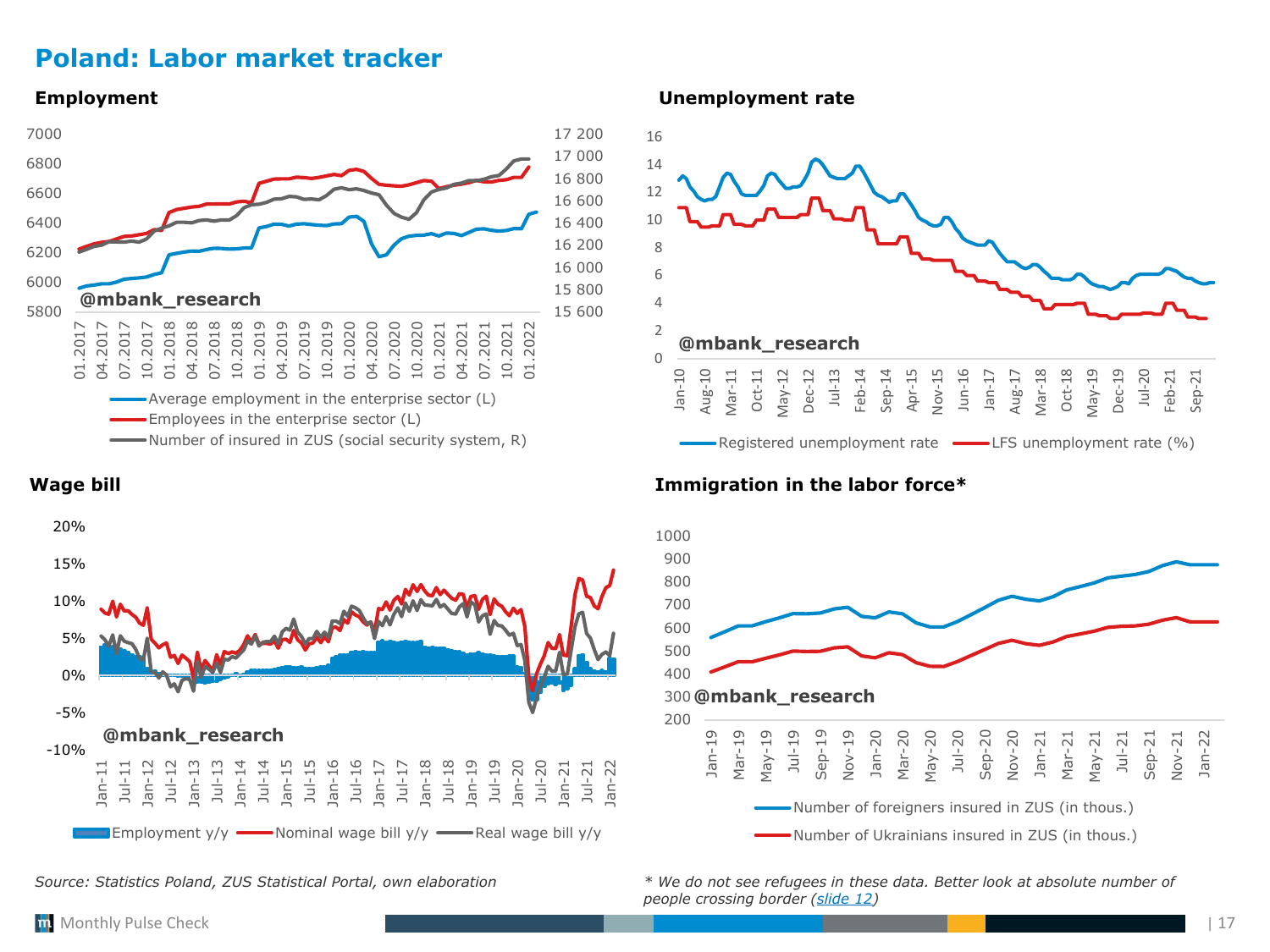## <span id="page-17-0"></span>**Polish rates, yields and spreads**





*Source: Bloomberg Source: Bloomberg*



## **ASW spread POLGB yield minus 3m WIBOR**

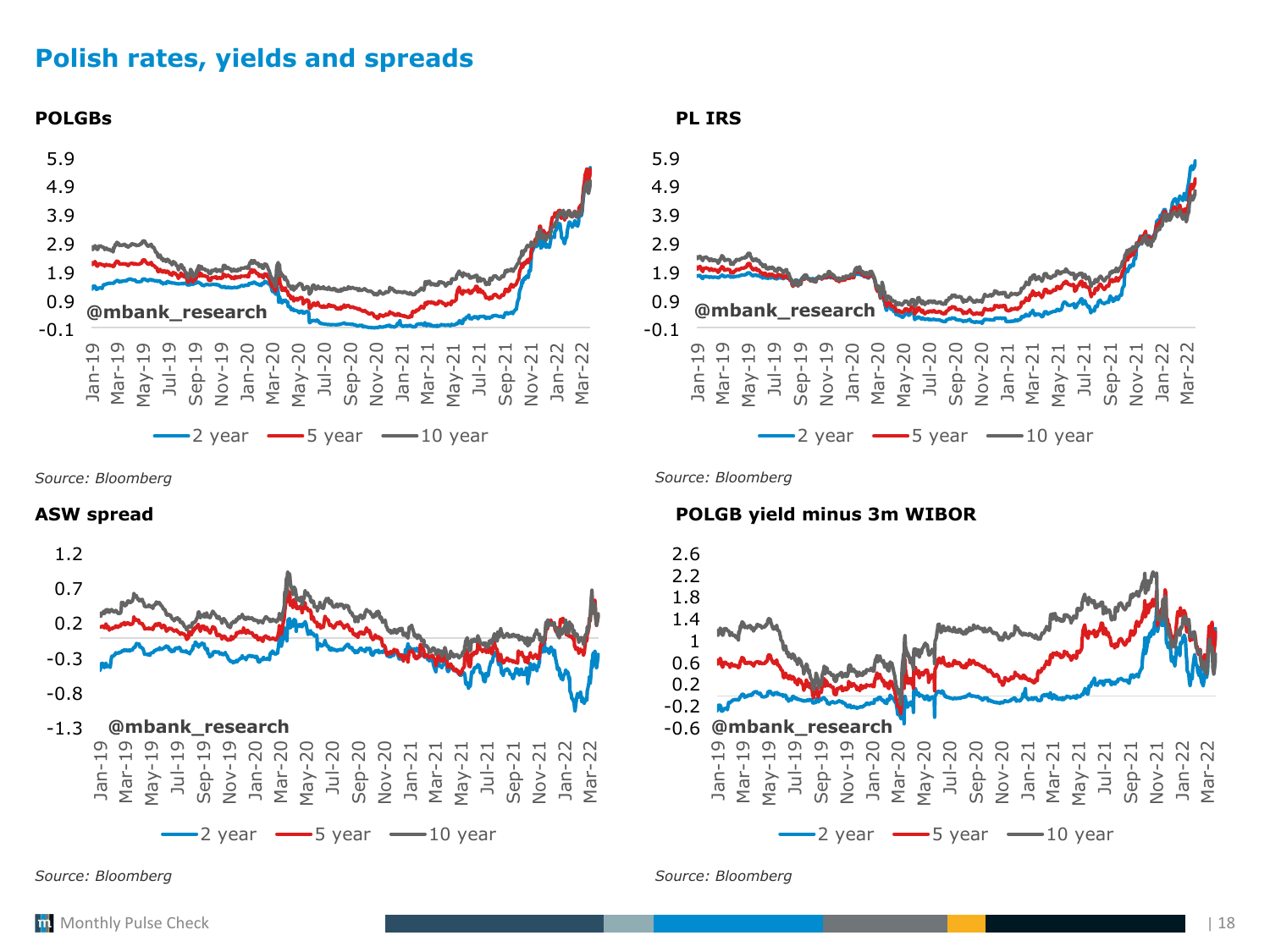## <span id="page-18-0"></span>**EURPLN – tough times for the zloty**



### **Solid depreciation of zloty** *Real effective exchange rate* **(mind the dates)**

❖ Time of high volatility has come. The fact that zloty behaves like the RUB (in terms of the direction, not the scale of the move) proves that there is a lot of anxiety and speculation (there are no fundamental reasons, given e.g., sanctions on Russia). The entire EM universe is changing in line with global sentiment.

- ❖ The determination of the MPC to bring inflation down to the target and focusing on the role of the exchange rate channel (governor Glapiński emphasizes the role of strong zloty) should stabilize zloty. It has already happened in the last few days, but global sentiment helped a lot here. We think that a move with interest rates to 5-5.5% (in the upcoming months) will be enough to stabilize the zloty and will allow for a later appreciation as soon as global sentiment stabilizes.
- ❖ In the longer-term EURPLN will stabilize around 4.40. There will be several factors impacting the exchange rate in different ways: war and uncertainty (depreciation), refugees (appreciation, see [slide](#page-11-0) 12), high interest rates (appreciation), risk of stagflation (depreciation), rebuilding Ukraine (depreciation, move of investments there).